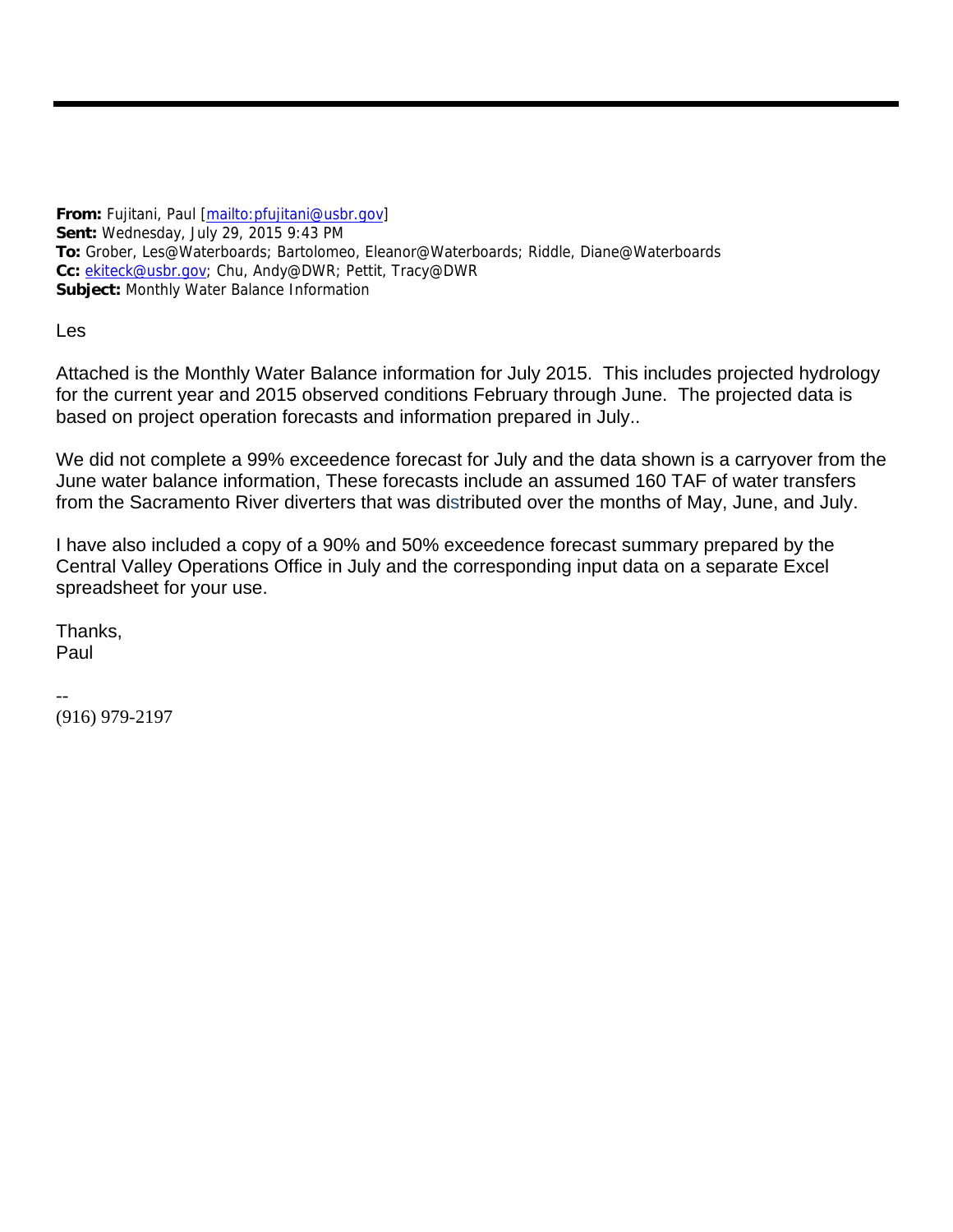## Observed 2015 Hydrological Data

### **Accretions / Depletions**

| alues in TAF              |  |
|---------------------------|--|
| iacramento Valley         |  |
| let Delta Consumptive Use |  |

|  | <b>Deliveries</b> |
|--|-------------------|
|  |                   |

| <b>DEIIVELIES</b>                                                                |
|----------------------------------------------------------------------------------|
| Values in TAF                                                                    |
| SWP - North of Delta M&I Contract Deliveries                                     |
| SWP - North of Delta Agricultural Contract Deliveries                            |
| SWP - South of Delta Sontract Deliveries                                         |
| <b>CVP - Sacramento River Deliveries</b><br>CVP - Tehama-Colusa Canal Deliveries |
| CVP - Contra Costa Canal                                                         |
| CVP - San Joaquin and Mendota Pool                                               |
| CVP - Exchange Contractors - Pool Delivery                                       |
| CVP - Refuges - Pool Delivery                                                    |
| CVP - Delta Mendota Canal Delivery                                               |
| CVP - Refuges - DMC                                                              |
|                                                                                  |

- CVP San Luis Canal Delivery
- CVP San Felipe Division
- CVP Friant Kern Canal Delivery
- CVP Madera Canal Delivery
- CVP Millerton Lake Delivery CVP - Folsom South Canal
- CVP Folsom Pumping Plant
- Coordinated Operations Account Monthly Balance(4)

### **Delta Flows**

| Delta Inflow at Freeport (cfs) |
|--------------------------------|
| Net Delta Outflow Index (cfs   |
| SJR at Vernalis Flow (cfs)     |
| <b>CVP Export (TAF)</b>        |
| SWP Export (TAF)               |

# **Transfers (5)**<br>Values in TAF

NOD to SOD

#### **Reservoir Inflow**

| Values in TAF      |
|--------------------|
| Trinity            |
| Whiskeytown        |
| Shasta             |
| Folsom             |
| <b>New Melones</b> |
| Oroville           |
|                    |

#### **Reservoir Releases**

| Values in TAF           |  |
|-------------------------|--|
| Trinity                 |  |
| Whiskeytown             |  |
| Shasta                  |  |
| Folsom                  |  |
| New Melones             |  |
| Oroville                |  |
| Carr Powerplant Release |  |

### **Reservoir End of Month Storage**

| Values in TAF      | February | March | April | May  | June | July | August | September |
|--------------------|----------|-------|-------|------|------|------|--------|-----------|
| Trinity            | 1147     | 1191  | 1184  | 1024 | 930  |      |        |           |
| Whiskeytown        | 207      | 205   | 236   | 239  | 238  |      |        |           |
| Shasta             | 2613     | 2689  | 2662  | 2404 | 2198 |      |        |           |
| Folsom             | 564      | 572   | 576   | 535  | 438  |      |        |           |
| <b>New Melones</b> | 606      | 554   | 491   | 453  | 401  |      |        |           |
| Oroville           | 1736     | 1794  | 1782  | 1565 | 1395 |      |        |           |
|                    |          |       |       |      |      |      |        |           |

Notes: 1. CVP Sacramento River Deliveries not reported November through March

- 2. CVP deliveries represent total turnout delivery regardless of source
- 3. Additional details on CVP deliveries may be fohttp://www.usbr.gov/mp/cvo/deliv.html
- 4. Positive COA represents account in Reclamation favor, numbers not adjusted for transfers or non‐project
- 5. Observed water transfer accounting data is not available at this time. Water program transfer data may be found at the following link: http://www.water.ca.gov/watertransfers/activity.cfm

| Values in TAF             | February | March | April            | Mav | June | Julv | August | September |
|---------------------------|----------|-------|------------------|-----|------|------|--------|-----------|
| Sacramento Vallev         | 714      | 188   | 55 <sup>l</sup>  | 262 | 292  |      |        |           |
| Net Delta Consumptive Use | 24       |       | 70<br>41<br>r .L | 148 | 211  |      |        |           |

| Values in TAF                                         | February  | March     | April | May   | June  | July | August | September |
|-------------------------------------------------------|-----------|-----------|-------|-------|-------|------|--------|-----------|
| SWP - North of Delta M&I Contract Deliveries          |           | $\Omega$  |       | 3.4   |       |      |        |           |
| SWP - North of Delta Agricultural Contract Deliveries |           | 12        | 23    | 115   | 110   |      |        |           |
| SWP - South of Delta Sontract Deliveries              | 39        | 66        | 76    | 93    | 109   |      |        |           |
| CVP - Sacramento River Deliveries                     | <b>NA</b> | <b>NA</b> | 77    | 253   | 245   |      |        |           |
| CVP - Tehama-Colusa Canal Deliveries                  | 1.3       |           | 11    | 18    | 17    |      |        |           |
| CVP - Contra Costa Canal                              |           | 15 est.   |       |       |       |      |        |           |
| CVP - San Joaquin and Mendota Pool                    |           |           |       |       | 13    |      |        |           |
| CVP - Exchange Contractors - Pool Delivery            | 18        | 36        | 26    | 36    | 68    |      |        |           |
| CVP - Refuges - Pool Delivery                         | 15        |           |       |       | <1    |      |        |           |
| CVP - Delta Mendota Canal Delivery                    |           |           |       | 15    | 27    |      |        |           |
| CVP - Refuges - DMC                                   |           |           |       | $<$ 1 |       |      |        |           |
| CVP - San Luis Canal Delivery                         | 12        | 17        | 25    | 35    | 48    |      |        |           |
| CVP - San Felipe Division                             |           |           |       |       |       |      |        |           |
| CVP - Friant Kern Canal Delivery                      |           |           |       |       | 16    |      |        |           |
| CVP - Madera Canal Delivery                           | $<$ 1     | <1        | $<$ 1 | <1    |       |      |        |           |
| CVP - Millerton Lake Delivery                         | $<$ 1     | <1        | <1    | <′    | $<$ 1 |      |        |           |
| CVP - Folsom South Canal                              |           |           |       |       |       |      |        |           |
| CVP - Folsom Pumping Plant                            |           |           |       |       |       |      |        |           |
| Coordinated Operations Account Monthly Balance(4)     | 6         | -8        | $-28$ | $-83$ | $-35$ |      |        |           |
|                                                       |           |           |       |       |       |      |        |           |

|                                | February | March | April | Mav  | June | Julv | August | September |
|--------------------------------|----------|-------|-------|------|------|------|--------|-----------|
| Delta Inflow at Freeport (cfs) | 18.000   | 8042  | 6281  | 7088 | 6685 |      |        |           |
| Net Delta Outflow Index (cfs)  | 15.800   | 4980  | 5360  | 5165 | 3849 |      |        |           |
| SJR at Vernalis Flow (cfs)     | 870      | 636   | 845   | 399  | 192  |      |        |           |
| CVP Export (TAF)               | 58       | 120   | 63    | 30   | 26   |      |        |           |
| SWP Export (TAF)               | 221      |       | 30    | 24   | 18   |      |        |           |

| Values in TAF | February | March | April | Mav | June | July | August | September |
|---------------|----------|-------|-------|-----|------|------|--------|-----------|
| NOD to SOD    |          |       |       |     |      |      |        |           |

| Values in TAF | February | March | April |     | May | June | July | August | September |
|---------------|----------|-------|-------|-----|-----|------|------|--------|-----------|
| Trinity       | 289      |       | 66    | 55  | 39  | 18   |      |        |           |
| Whiskeytown   | 63       |       |       |     |     |      |      |        |           |
| Shasta        | 720      | 262   |       | 221 | 185 | 164  |      |        |           |
| Folsom        | 168      | 65    |       | 50  | 52  | 52   |      |        |           |
| New Melones   | 55       |       | 19    | 17' | 24  | 19   |      |        |           |
| Oroville      | 338      | 123   |       | 83  | 56  | 67'  |      |        |           |

| Values in TAF           | February | March | April | May | June | July | August | September |
|-------------------------|----------|-------|-------|-----|------|------|--------|-----------|
| Trinity                 | ᄓ        | 20    | 59    | 195 | 107  |      |        |           |
| Whiskeytown             | 62       | 14    | 12    | 20  | 62   |      |        |           |
| Shasta                  | 106      | 180   | 240   | 434 | 358  |      |        |           |
| Folsom                  | 51       | 56    | 43    | 91  | 147  |      |        |           |
| New Melones             | 12       | 69    | 77    | 59  | 67   |      |        |           |
| Oroville                | 53       | 50    | 74    | 165 | 137  |      |        |           |
| Carr Powerplant Release |          |       | 37    | 21  | 62   |      |        |           |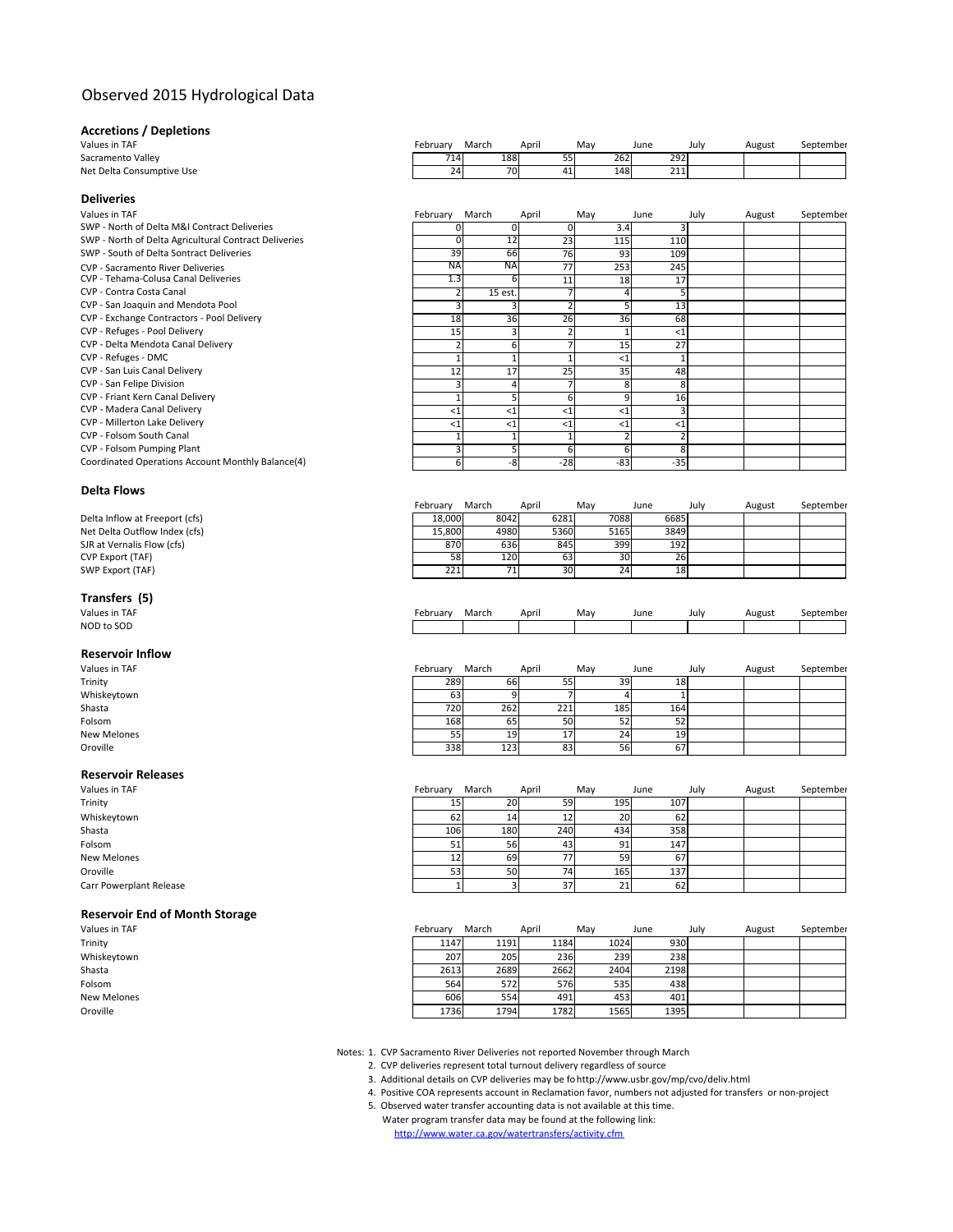#### **90% Exceedence Forecast ‐ Input Data**

**Inflows (TAF)**

|                       | Trinity         |                         | Whiskeytown       | Shasta                       | Folsom    | New Melones (1) Oroville Millerton |           |                      |               |             |           |                                     |             |
|-----------------------|-----------------|-------------------------|-------------------|------------------------------|-----------|------------------------------------|-----------|----------------------|---------------|-------------|-----------|-------------------------------------|-------------|
| Oct                   |                 | 9                       | $\overline{2}$    | 200                          | 50        | 11                                 | 74        | 11                   |               |             |           |                                     |             |
| Nov                   |                 | 14                      | $\mathbf 2$       | 230                          | 50        | $10\,$                             | 83        | 11                   |               |             |           |                                     |             |
| Dec                   |                 | 22                      | $\overline{4}$    | 260                          | 60        | 11                                 | 100       | 15                   |               |             |           |                                     |             |
| 2016 Jan              |                 |                         |                   |                              |           |                                    |           |                      |               |             |           |                                     |             |
| Feb                   |                 |                         |                   |                              |           |                                    |           |                      |               |             |           |                                     |             |
| Mar                   |                 |                         |                   |                              |           |                                    |           |                      |               |             |           |                                     |             |
| Apr                   |                 |                         |                   |                              |           |                                    |           |                      |               |             |           |                                     |             |
| May                   |                 |                         |                   |                              |           |                                    |           |                      |               |             |           |                                     |             |
| Jun                   |                 |                         |                   |                              |           |                                    |           |                      |               |             |           |                                     |             |
| 2015 Jul              |                 | $\overline{7}$          | $\overline{2}$    | 116                          | 45        | 21                                 | 63        | 67                   |               |             |           |                                     |             |
| Aug                   |                 | $\overline{\mathbf{4}}$ | $\mathbf 1$       | 112                          | 46        | 17                                 | 76        | 76                   |               |             |           |                                     |             |
|                       |                 | $\overline{2}$          | $\mathbf{1}$      | 109                          | 37        | 17                                 | 69        | 65                   |               |             |           |                                     |             |
| Sep                   |                 |                         |                   |                              |           |                                    |           |                      |               |             |           |                                     |             |
| <b>River Releases</b> |                 |                         |                   |                              |           |                                    |           |                      |               |             |           |                                     |             |
|                       | Trinity (cfs)   |                         | Clear Creek (cfs) | Goodwin (cfs) Oroville (cfs) |           |                                    |           |                      |               |             |           |                                     |             |
| Oct                   |                 | 373                     | 175               | 577                          | 950       |                                    |           |                      |               |             |           |                                     |             |
| Nov                   |                 | 300                     | 175               | 200                          | 950       |                                    |           |                      |               |             |           |                                     |             |
| Dec                   |                 | 300                     | 175               | 206                          | 950       |                                    |           |                      |               |             |           |                                     |             |
| 2016 Jan              |                 |                         |                   |                              |           |                                    |           |                      |               |             |           |                                     |             |
|                       |                 |                         |                   |                              |           |                                    |           |                      |               |             |           |                                     |             |
| Feb                   |                 |                         |                   |                              |           |                                    |           |                      |               |             |           |                                     |             |
| Mar                   |                 |                         |                   |                              |           |                                    |           |                      |               |             |           |                                     |             |
| Apr                   |                 |                         |                   |                              |           |                                    |           |                      |               |             |           |                                     |             |
| May                   |                 |                         |                   |                              |           |                                    |           |                      |               |             |           |                                     |             |
| Jun                   |                 |                         |                   |                              |           |                                    |           |                      |               |             |           |                                     |             |
| 2015 Jul              |                 | 450                     | 120               | 150                          | 3100      |                                    |           |                      |               |             |           |                                     |             |
| Aug                   |                 | 450                     | 85                | 150                          | 1740      |                                    |           |                      |               |             |           |                                     |             |
| Sep                   |                 | 450                     | 150               | 150                          | 1360      |                                    |           |                      |               |             |           |                                     |             |
| Hydrology             |                 |                         |                   |                              |           |                                    |           |                      |               |             |           |                                     |             |
|                       |                 |                         |                   |                              | Sac Gross | Freeport                           | East Side |                      | Yolo          | Transfer    | Delta     |                                     |             |
|                       | Wilkin's Target |                         | Kes-Wilkin's      | SJR Above                    | Acc/Dep   | <b>Treatment Plant</b>             |           | Streams Misc. Creeks | <b>Bypass</b> | Inflow      |           | Consumptive Delta Outflow X-Channel |             |
|                       | (cfs)           |                         | Acc/Dep (cfs)     | Stan (TAF)                   | (TAF)     | (TAF)                              | (cts)     | (TAF)                | (TAF)         | (TAF)       | Use (TAF) | (TAF)                               | Gate        |
| Oct                   |                 | 3500                    | $-750$            | 34                           | 40        | 13.3                               | 210       | 29                   | 0             | 0           | $-118$    | 258                                 | $\pmb{0}$   |
| Nov                   |                 | 3500                    | $-68$             | 34                           | 90        | 14                                 | 260       | 19                   | $\pmb{0}$     | $\mathbf 0$ | $-55$     | 303                                 | $\pmb{0}$   |
| Dec                   |                 | 3500                    | 785               | 33                           | 160       | 13.2                               | 160       | 11.1                 | $\mathbf 0$   | $\mathbf 0$ | $-2$      | 307                                 | $\mathbf 1$ |
|                       |                 |                         |                   |                              |           |                                    |           |                      |               |             |           |                                     |             |
| 2016 Jan              |                 |                         |                   |                              |           |                                    |           |                      |               |             |           |                                     |             |
| Feb                   |                 |                         |                   |                              |           |                                    |           |                      |               |             |           |                                     |             |
| Mar                   |                 |                         |                   |                              |           |                                    |           |                      |               |             |           |                                     |             |
| Apr                   |                 |                         |                   |                              |           |                                    |           |                      |               |             |           |                                     |             |
| May                   |                 |                         |                   |                              |           |                                    |           |                      |               |             |           |                                     |             |
| Jun                   |                 |                         |                   |                              |           |                                    |           |                      |               |             |           |                                     |             |
| 2015 Jul              |                 | 2000                    | $-4833$           | 9                            | $-370$    | 12.3                               | 120       | $\overline{2}$       | $\mathbf 0$   | $\mathsf 0$ | $-268$    | 172                                 | 0           |
| Aug                   |                 | 2000                    | $-3745$           | 9                            | $-255$    | 12.4                               | 110       | $\mathbf 2$          | $\mathbf 0$   | 0           | $-252$    | 172                                 | $\pmb{0}$   |
| Sep                   |                 | 3800                    | $-1397$           | 9                            | $-30$     | 12.4                               | 160       | $\overline{2}$       | 0             | $\mathbf 0$ | $-174$    | 179                                 | $\pmb{0}$   |
|                       |                 |                         |                   |                              |           |                                    |           |                      |               |             |           |                                     |             |

#### **Demands (TAF)**

|          |                |              |           | New         |                     | Federal<br>Delta |             |         |        |            |             | San             |                     |
|----------|----------------|--------------|-----------|-------------|---------------------|------------------|-------------|---------|--------|------------|-------------|-----------------|---------------------|
|          |                | Folsom South |           | Melones CVP |                     |                  | SWP NOD     | Mendota | Dos    |            | SWP SOD     |                 | Joaquin Friant Div. |
|          | Folsom Pumping | Canal        | OID/SSJID | Contractors | <b>FRSA Demands</b> | CCWD             | Contractors | Canal   | Amigos | San Felipe | Contractors | Riparian Ag/M&I |                     |
| Oct      | 11             | 1.7          | 0.0       |             | 30                  | 3.5              | >1          | 80      | 22     | 1.5        | 52          | 10              | >1                  |
| Nov      |                | 1.5          | 0.0       |             | 131                 | 4.3              | >1          | 35      | 14     | 1.3        | 40          | 10              | >1                  |
| Dec      |                | 1.5          | 0.0       |             | 96                  | 4.7              | >1          | 25      | 11     | 1.2        | 34          | 9               | >1                  |
| 2016 Jan |                | 1.1          | 0.0       |             |                     | 4.7              |             |         |        | 0.5        |             |                 |                     |
| Feb      |                | 0.8          | 0.0       |             |                     | 3.5              |             | 10      |        | 0.5        |             |                 |                     |
| Mar      |                | 1.2          | 20.0      |             |                     | 3.5              |             | 10      | 27     |            |             |                 |                     |
| Apr      |                | 1.3          | 55.0      |             |                     | 8.7              |             | 10      | 32     |            |             |                 |                     |
| May      | 10             | 1.7          | 65.0      |             |                     | 8.7              |             | 20      | 55     | 8.2        |             |                 |                     |
| Jun      | 14             | 2.1          | 70.0      |             |                     | 8.7              |             | 30      | 61     | 8.3        |             |                 |                     |
| 2015 Jul | 15             | 2.3          | 66.0      |             | 129                 | 8.0              | 3.4         | 108     | 67     | 6.3        | 125         | 15              |                     |
| Aug      | 14             | 2.2          | 63.0      |             | 118                 | 8.3              |             | 78      | 35     | 5.3        | 101         | 15              |                     |
| Sep      |                | 2.0          | 36.0      |             | 47                  | 8.7              | >1          | 50      | 34     | 2.8        | 59          | 15              |                     |

NOTE: 1) New Melones Reservoir inflow adapted from OID/SSJID data<br>2) Forecast input data includes water assumed to be made available for transfer by the Sacramento River Settlement Contractors in May, June, and

July<br>3) June forecast data for Friant still in draft; data shown for Friant Division is carried over from May Hydrology Reporl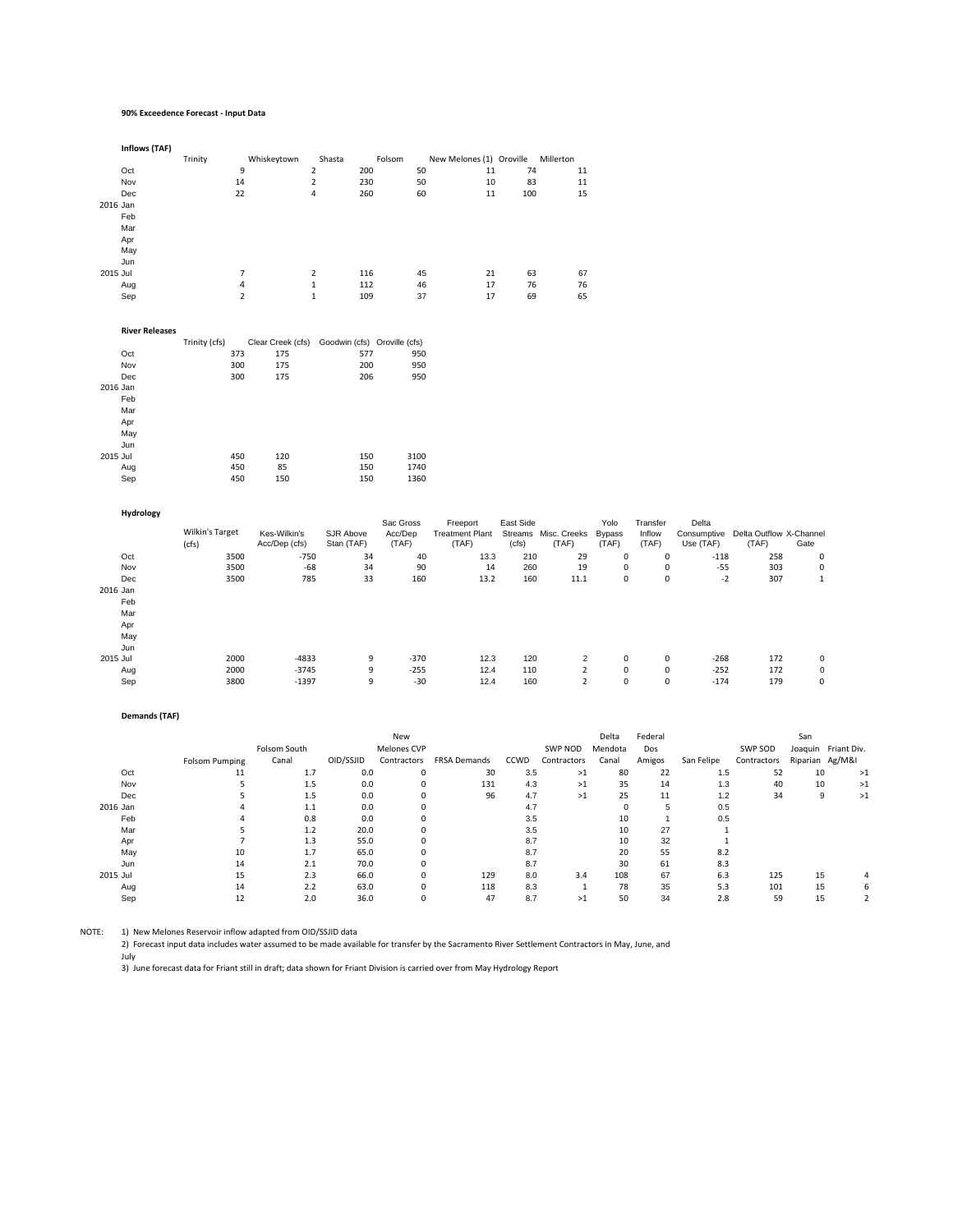#### **50% Exceedence Forecast ‐ Input Data**

|          | Inflows (TAF)                       |                             |                                    |                                            |                               |                                      |                               |                                                       |
|----------|-------------------------------------|-----------------------------|------------------------------------|--------------------------------------------|-------------------------------|--------------------------------------|-------------------------------|-------------------------------------------------------|
|          |                                     | Trinity                     | Whiskeytown                        | Shasta                                     | Folsom                        | New Melones Oroville                 |                               | Millerton                                             |
|          | Oct                                 | 14                          | 3                                  | 240                                        | 90                            | 35                                   | 120                           | 7                                                     |
|          | Nov                                 | 32                          | $\overline{7}$                     | 300                                        | 100                           | 35                                   | 170                           | 9                                                     |
|          | Dec                                 | 58                          | 16                                 | 380                                        | 120                           | 40                                   | 220                           | 5                                                     |
| 2016 Jan |                                     |                             |                                    |                                            |                               |                                      |                               |                                                       |
|          | Feb                                 |                             |                                    |                                            |                               |                                      |                               |                                                       |
|          | Mar                                 |                             |                                    |                                            |                               |                                      |                               |                                                       |
|          | Apr                                 |                             |                                    |                                            |                               |                                      |                               |                                                       |
|          | May                                 |                             |                                    |                                            |                               |                                      |                               |                                                       |
|          | Jun                                 |                             |                                    |                                            |                               |                                      |                               |                                                       |
| 2015 Jul |                                     | 8                           | 3                                  | 150                                        | 50                            | 18                                   | 63                            | 68                                                    |
|          | Aug                                 | 5                           | $\overline{2}$                     | 140                                        | 51                            | 17                                   | 52                            | 59                                                    |
|          | Sep                                 | $\overline{\mathbf{3}}$     | $\overline{2}$                     | 136                                        | 45                            | 16                                   | 87                            | 61                                                    |
|          | <b>River Releases</b><br>Oct<br>Nov | Trinity (cfs)<br>373<br>300 | Clear Creek<br>(cfs)<br>200<br>200 | Goodwin (cfs) Oroville (cfs)<br>577<br>200 | 950<br>950                    |                                      |                               |                                                       |
|          | Dec                                 | 300                         | 175                                | 206                                        | 950                           |                                      |                               |                                                       |
| 2016 Jan |                                     |                             |                                    |                                            |                               |                                      |                               |                                                       |
|          | Feb                                 |                             |                                    |                                            |                               |                                      |                               |                                                       |
|          | Mar                                 |                             |                                    |                                            |                               |                                      |                               |                                                       |
|          | Apr                                 |                             |                                    |                                            |                               |                                      |                               |                                                       |
|          | May                                 |                             |                                    |                                            |                               |                                      |                               |                                                       |
|          | Jun                                 |                             |                                    |                                            |                               |                                      |                               |                                                       |
| 2015 Jul |                                     | 450                         | 120                                | 150                                        | 3100                          |                                      |                               |                                                       |
|          | Aug                                 | 450                         | 120                                | 150                                        | 1350                          |                                      |                               |                                                       |
|          | Sep                                 | 450                         | 150                                | 150                                        | 1300                          |                                      |                               |                                                       |
|          | Hydrology                           | Wilkin's<br>Target (cfs)    | Kes-Wilkin's<br>Acc/Dep<br>(cfs)   | SJR Above<br>Stan (TAF)                    | Sac Gross<br>Acc/Dep<br>(TAF) | Freeport<br>Treatment<br>Plant (TAF) | East Side<br>Streams<br>(cfs) | Misc.<br>Υ<br>Creeks<br>By<br>(TAF)<br>$(\mathsf{T})$ |

| χ-       |
|----------|
| Channel  |
| Gate     |
| 184<br>0 |
| 208      |
| 215      |
|          |
|          |

| 2015 Jul | 2000 | $-4833$ | 17 | $-405$ | 12.3 | 325            | $\sim$ 2 0 $\sim$ | $\mathbf{0}$ | $-268$ | 172 | $\mathbf 0$    |
|----------|------|---------|----|--------|------|----------------|-------------------|--------------|--------|-----|----------------|
| Aug      | 2000 | -3745   | 14 | $-255$ |      | 12.4 325 2 0 0 |                   |              | $-252$ | 172 | $\overline{0}$ |
| Sep      | 3800 | -1305   | 17 | $-30$  | 12.4 |                | 336 2 0 0         |              | $-174$ | 179 | $\mathbf{0}$   |
|          |      |         |    |        |      |                |                   |              |        |     |                |

**Demands (TAF)**

|          |         |    |              |           | New         |                         |      | Federal<br>Delta |                |        |            |             | San             |                     |
|----------|---------|----|--------------|-----------|-------------|-------------------------|------|------------------|----------------|--------|------------|-------------|-----------------|---------------------|
|          | Folsom  |    | Folsom South |           | Melones CVP |                         |      | SWP NOD          | Mendota        | Dos    |            | SWP SOD     |                 | Joaquin Friant Div. |
|          | Pumping |    | Canal        | OID/SSJID |             | Contractors FRSA Demand | CCWD | Demand           | Canal          | Amigos | San Felipe | Contractors | Riparian Ag/M&I |                     |
| Oct      |         | 10 | 2.4          | 10.0      | 0           | 30                      | 8.4  | <1               | 40             | 8      | -5         | 52          | 10.2            | 3                   |
| Nov      |         | 8  | 1.8          | 0.0       | 0           | 131                     | 9.2  | <1               | 20             |        |            | 40          | 9.5             | 0                   |
| Dec      |         | 6  | 1.2          | 0.0       |             | 96                      | 9.2  | <1               | 10             |        |            | 34          | 9.4             | 0                   |
| 2016 Jan |         | 6  | 1.2          | 0.0       |             |                         | 7.0  |                  | 10             | 5      |            |             |                 |                     |
| Feb      |         | 6  | 1.2          | 0.0       |             |                         | 7.0  |                  | 20             |        |            |             |                 |                     |
| Mar      |         | 6  | 1.5          | 20.0      |             |                         | 6.4  |                  | 20             | 27     |            |             |                 |                     |
| Apr      |         | 13 | 1.8          | 55.0      |             |                         | 11.9 |                  | 30             | 32     |            |             |                 |                     |
| May      |         | 13 | 2.7          | 65.0      |             |                         | 11.9 |                  | 50             | 50     |            |             |                 |                     |
| Jun      |         | 14 | 3.6          | 70.2      |             |                         | 10.4 |                  | 70             | 56     |            |             |                 |                     |
| 2015 Jul |         | 15 | 4.5          | 70.2      | 0           | 129                     | 11.1 | 3.4              | 80             | 66     |            | 125         | 15.4            | 19.9                |
| Aug      |         | 19 | 4.5          | 63.0      | $\Omega$    | 118                     | 11.9 |                  | $\overline{2}$ | 20     |            | 101         | 15.3            | 56.8                |
| Sep      |         | 10 | 3.6          | 36.0      | 0           | 47                      | 12.5 | <1               | 60             | 15     |            | 59          | 14.9            | 12.1                |

NOTE: 1) New Melones Reservoir inflow adapted from OID/SSJID data

2) Forecast input data includes water assumed to be made available for transfer by the Sacramento River Settlement Contractors in May,

June, and July<br>3) June forecast data for Friant still in draft; data shown for Friant Division is carried over from May Hydrology Report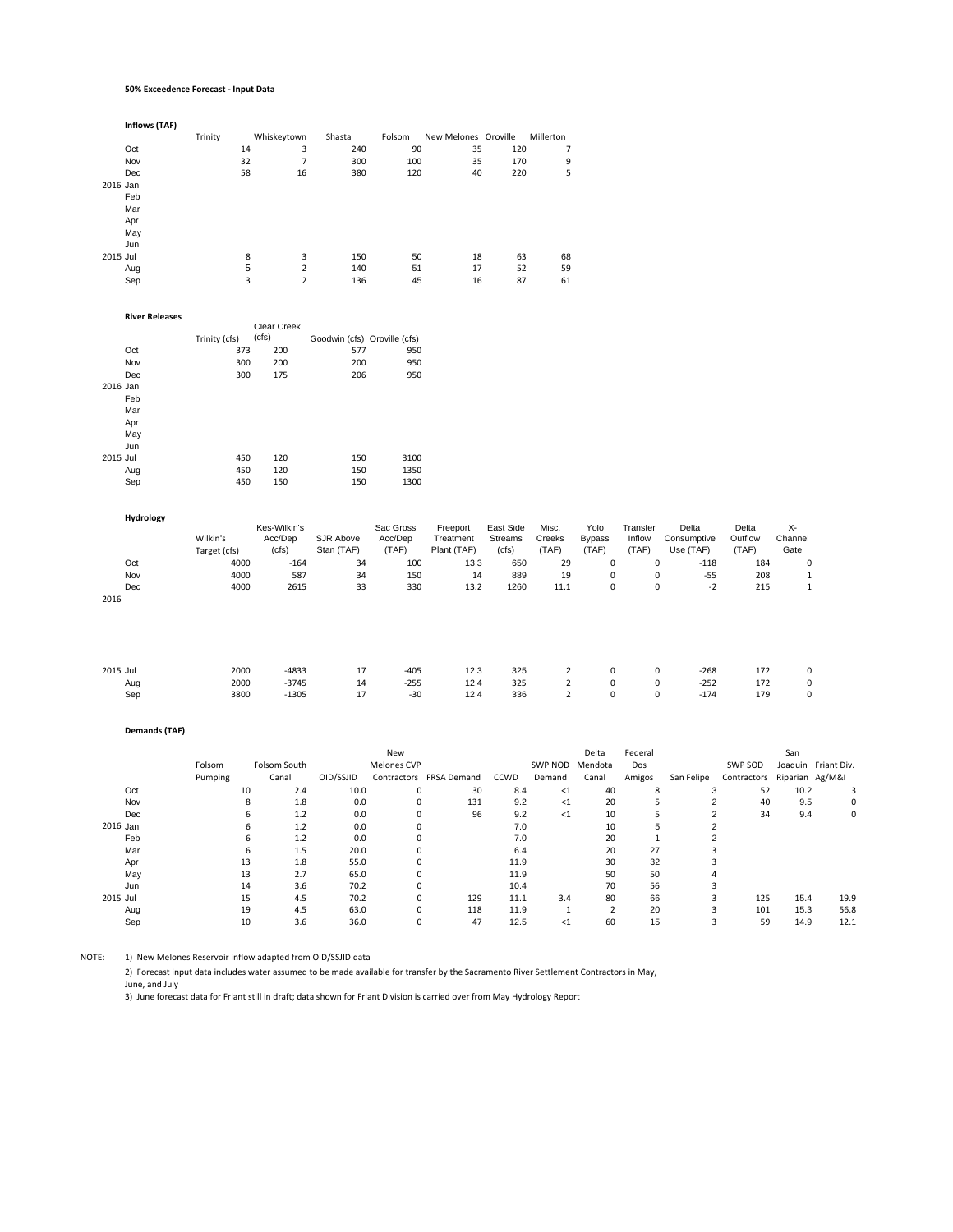### **99% Exceedence Forecast ‐ Input Data**

|          | Inflows (TAF)         |                       |                                                |                         |                  |                          |                  |                 |                        |                 |            |                                              |                 |                     |
|----------|-----------------------|-----------------------|------------------------------------------------|-------------------------|------------------|--------------------------|------------------|-----------------|------------------------|-----------------|------------|----------------------------------------------|-----------------|---------------------|
|          |                       | Trinity               | Whiskeytown                                    | Shasta                  | Folsom           | New Melones Oroville     |                  | Millerton       |                        |                 |            |                                              |                 |                     |
|          | Oct                   |                       |                                                | 200                     | 50               |                          |                  | 74<br>11.4      |                        |                 |            |                                              |                 |                     |
|          | Nov                   |                       |                                                | 230                     | 50               |                          | 83               | 2.6             |                        |                 |            |                                              |                 |                     |
|          | Dec                   |                       |                                                | 260                     | 60               |                          | 110              | 2.2             |                        |                 |            |                                              |                 |                     |
| 2016 Jan | Feb                   |                       |                                                |                         |                  |                          |                  |                 |                        |                 |            |                                              |                 |                     |
|          | Mar                   |                       |                                                |                         |                  |                          |                  |                 |                        |                 |            |                                              |                 |                     |
|          | Apr                   |                       |                                                |                         |                  |                          |                  |                 |                        |                 |            |                                              |                 |                     |
|          | May                   |                       |                                                |                         |                  |                          |                  |                 |                        |                 |            |                                              |                 |                     |
| 2015 Jun |                       |                       |                                                | 184                     | 52               |                          |                  | 70<br>6.3       |                        |                 |            |                                              |                 |                     |
|          | Jul                   |                       |                                                | 100                     | 50               |                          | 64               | 35.8            |                        |                 |            |                                              |                 |                     |
|          | Aug                   |                       |                                                | 100                     | 44               |                          | 64               | 38              |                        |                 |            |                                              |                 |                     |
|          | Sep                   |                       |                                                | 95                      | 30               |                          | 54               | 37              |                        |                 |            |                                              |                 |                     |
|          |                       |                       |                                                |                         |                  |                          |                  |                 |                        |                 |            |                                              |                 |                     |
|          | <b>River Releases</b> |                       |                                                |                         |                  |                          |                  |                 |                        |                 |            |                                              |                 |                     |
|          |                       | Trinity (cfs)         | Clear Creek (cfs) Goodwin (cfs) Oroville (cfs) |                         |                  |                          |                  |                 |                        |                 |            |                                              |                 |                     |
|          | Oct<br>Nov            |                       |                                                |                         | 1150<br>950      |                          |                  |                 |                        |                 |            |                                              |                 |                     |
|          | Dec                   |                       |                                                |                         | 950              |                          |                  |                 |                        |                 |            |                                              |                 |                     |
| 2016 Jan |                       |                       |                                                |                         |                  |                          |                  |                 |                        |                 |            |                                              |                 |                     |
|          | Feb                   |                       |                                                |                         |                  |                          |                  |                 |                        |                 |            |                                              |                 |                     |
|          | Mar                   |                       |                                                |                         |                  |                          |                  |                 |                        |                 |            |                                              |                 |                     |
|          | Apr                   |                       |                                                |                         |                  |                          |                  |                 |                        |                 |            |                                              |                 |                     |
|          | May                   |                       |                                                |                         |                  |                          |                  |                 |                        |                 |            |                                              |                 |                     |
| 2015 Jun |                       |                       |                                                |                         | 2390             |                          |                  |                 |                        |                 |            |                                              |                 |                     |
|          | Jul                   |                       |                                                |                         | 2800             |                          |                  |                 |                        |                 |            |                                              |                 |                     |
|          | Aug<br>Sep            |                       |                                                |                         | 1300<br>800      |                          |                  |                 |                        |                 |            |                                              |                 |                     |
|          |                       |                       |                                                |                         |                  |                          |                  |                 |                        |                 |            |                                              |                 |                     |
|          | Hydrology             |                       |                                                |                         |                  |                          |                  |                 |                        |                 |            |                                              |                 |                     |
|          |                       |                       |                                                |                         | Sac Gross        | Freeport                 | East Side        | Misc.           | Yolo                   | Transfer        | Delta      |                                              |                 |                     |
|          |                       |                       | Kes-Wilkin's<br>Acc/Dep (cfs)                  | SJR Above<br>Stan (TAF) | Acc/Dep<br>(TAF) | Treatment<br>Plant (TAF) | Streams<br>(cfs) | Creeks<br>(TAF) | <b>Bypass</b><br>(TAF) | Inflow<br>(TAF) | Use (TAF)  | Consumptive Delta Outflow X-Channel<br>(cfs) | Gate            |                     |
|          | Oct                   | Wilkin's Target (cfs) |                                                |                         | $-25$            |                          |                  | 10              |                        |                 |            | 4200                                         |                 |                     |
|          | Nov                   |                       |                                                |                         | 88               |                          |                  | $15\,$          |                        |                 |            | 5500                                         |                 |                     |
|          | Dec                   |                       |                                                |                         | 137              |                          |                  | 10              |                        |                 |            | 5000                                         |                 |                     |
| 2016 Jan |                       |                       |                                                |                         |                  |                          |                  |                 |                        |                 |            |                                              |                 |                     |
|          | Feb                   |                       |                                                |                         |                  |                          |                  |                 |                        |                 |            |                                              |                 |                     |
|          | Mar                   |                       |                                                |                         |                  |                          |                  |                 |                        |                 |            |                                              |                 |                     |
|          | Apr                   |                       |                                                |                         |                  |                          |                  |                 |                        |                 |            |                                              |                 |                     |
|          | May                   |                       |                                                |                         |                  |                          |                  |                 |                        |                 |            |                                              |                 |                     |
| 2015 Jun |                       |                       |                                                |                         | $-330$           |                          |                  | 20              |                        |                 |            | 4500                                         |                 |                     |
|          | Jul<br>Aug            |                       |                                                |                         | $-405$<br>$-255$ |                          |                  | 20<br>20        |                        |                 |            | 3000<br>3000                                 |                 |                     |
|          | Sep                   |                       |                                                |                         | $-30$            |                          |                  | 20              |                        |                 |            | 3000                                         |                 |                     |
|          |                       |                       |                                                |                         |                  |                          |                  |                 |                        |                 |            |                                              |                 |                     |
|          | <b>Demands (TAF)</b>  |                       |                                                |                         |                  |                          |                  |                 |                        |                 |            |                                              |                 |                     |
|          |                       |                       |                                                |                         | New              |                          |                  |                 | Delta                  | Federal         |            |                                              | San             |                     |
|          |                       |                       | Folsom South                                   |                         | Melones CVP      |                          |                  |                 | SWP NOD Mendota        | Dos             |            | SWP SOD                                      |                 | Joaquin Friant Div. |
|          |                       | <b>Folsom Pumping</b> | Canal                                          | OID/SSJID               |                  | Contractors FRSA Demand  | CCWD             | Demand          | Canal                  | Amigos          | San Felipe | Contractors                                  | Riparian Ag/M&I |                     |
|          | Oct                   |                       |                                                |                         |                  | 30                       |                  | $>1$            |                        |                 |            | 59                                           | 10.2            | 0.4                 |
|          | Nov                   |                       |                                                |                         |                  | 131                      |                  | $>1$            |                        |                 |            | 42                                           | 9.5             | 0.4                 |
|          | Dec                   |                       |                                                |                         |                  | 96                       |                  | $>1$            |                        |                 |            | 36                                           | 9.4             | 0.4                 |
| 2016 Jan |                       |                       |                                                |                         |                  |                          |                  |                 |                        |                 |            |                                              |                 |                     |
|          | Feb                   |                       |                                                |                         |                  |                          |                  |                 |                        |                 |            |                                              |                 |                     |
|          | Mar                   |                       |                                                |                         |                  |                          |                  |                 |                        |                 |            |                                              |                 |                     |
|          | Apr<br>2015 May       |                       |                                                |                         |                  |                          |                  |                 |                        |                 |            |                                              |                 |                     |
|          | Jun                   |                       |                                                |                         |                  | 128                      |                  | 1.5             |                        |                 |            | 86                                           | 14.8            | 4.8                 |
|          |                       |                       |                                                |                         |                  |                          |                  |                 |                        |                 |            |                                              |                 |                     |

Note ‐ Neither the CVP nor the SWP updated the 99% exceedence forecast for July. This data is a carryover from last month's report

Jul 129 3.4 86 15.4 4.3 Aug 118 1.4 127 15.3 15.5 Sep 47 1.7 83 14.9 2.5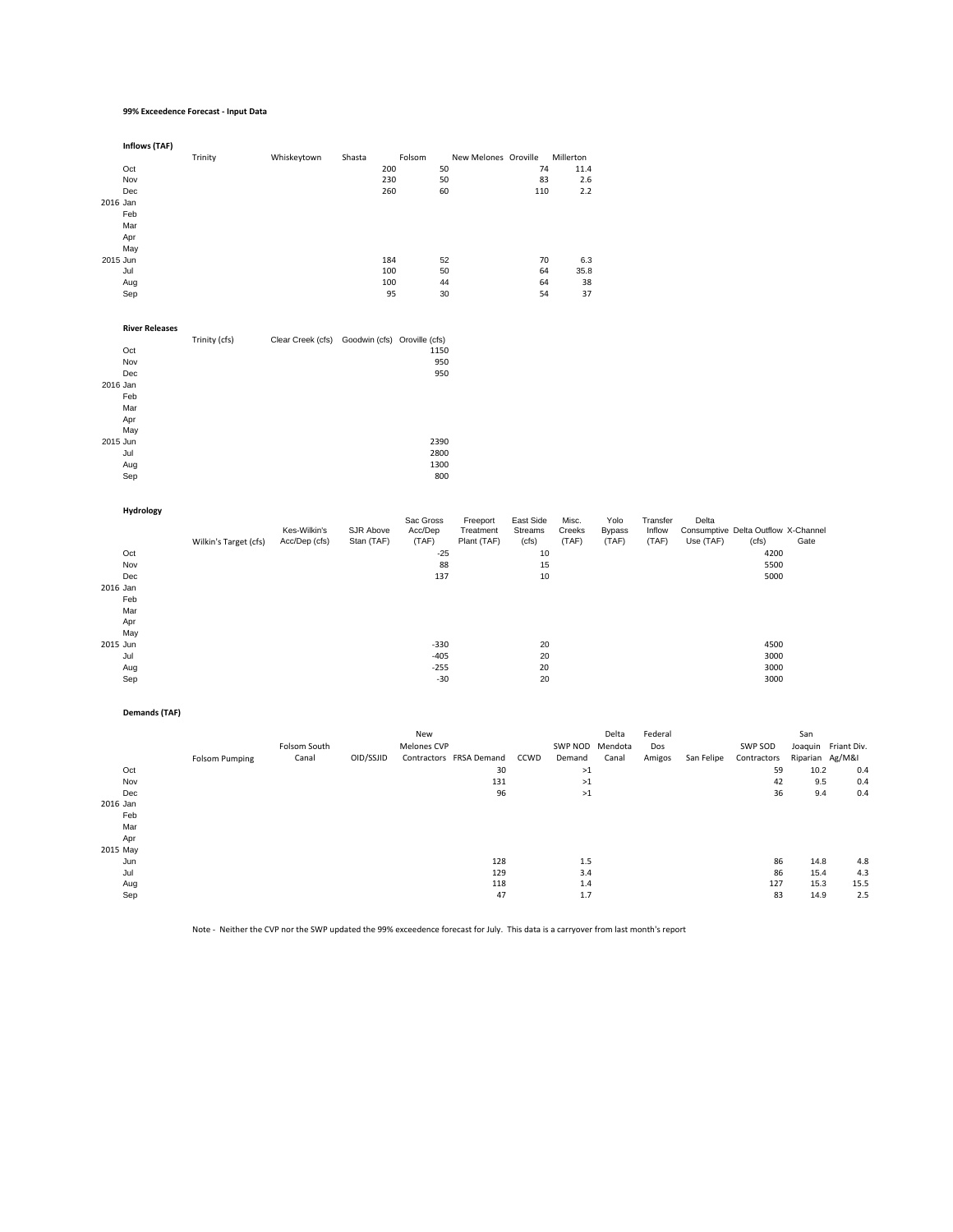## **Storages**

## **Federal End of the Month Storage/Elevation (TAF/Feet)**

|                    |       | Jul  | Aug  | Sep  | Oct  | <b>Nov</b> | Dec  | Jan  | Feb  | Mar  | Apr  | May  | Jun  |
|--------------------|-------|------|------|------|------|------------|------|------|------|------|------|------|------|
| <b>Trinity</b>     | 930   | 821  | 711  | 620  | 589  | 556        | 540  | 548  | 584  | 651  | 719  | 648  | 495  |
|                    | Elev. | 2234 | 2219 | 2205 | 2200 | 2195       | 2192 | 2193 | 2199 | 2210 | 2220 | 2210 | 2184 |
| Whiskeytown        | 239   | 238  | 238  | 230  | 206  | 206        | 206  | 206  | 206  | 206  | 238  | 238  | 238  |
|                    | Elev. | 1209 | 1209 | 1207 | 1199 | 1199       | 1199 | 1199 | 1199 | 1199 | 1209 | 1209 | 1209 |
| <b>Shasta</b>      | 2198  | 1929 | 1659 | 1432 | 1351 | 1360       | 1385 | 1506 | 1706 | 2033 | 2229 | 2110 | 1903 |
|                    | Elev. | 953  | 936  | 921  | 914  | 915        | 917  | 926  | 939  | 959  | 970  | 964  | 952  |
| Folsom             | 438   | 278  | 167  | 132  | 138  | 150        | 172  | 205  | 265  | 388  | 549  | 586  | 435  |
|                    | Elev. | 383  | 358  | 347  | 349  | 353        | 360  | 368  | 381  | 401  | 423  | 427  | 408  |
| <b>New Melones</b> | 401   | 343  | 285  | 258  | 240  | 237        | 235  | 239  | 246  | 252  | 258  | 257  | 196  |
|                    | Elev. | 820  | 804  | 795  | 789  | 789        | 788  | 789  | 792  | 793  | 795  | 795  | 774  |
| <b>San Luis</b>    | 254   | 104  |      | 46   | 103  | 132        | 195  | 242  | 274  | 369  | 370  | 308  | 231  |
|                    | Elev. | 397  | 362  | 356  | 353  | 369        | 399  | 434  | 458  | 472  | 468  | 456  | 437  |
| <b>Total</b>       |       | 3713 | 3061 | 2718 | 2625 | 2641       | 2733 | 2945 | 3281 | 3900 | 4363 | 4148 | 3497 |

## **State End of the Month Reservoir Storage (TAF)**

| <b>Oroville</b>  | 1395  | 1139 | 979 | 935 | 925 | 817 | 762 | 873 | 1019 | 1237 | 1465 | 1413 | 1244 |
|------------------|-------|------|-----|-----|-----|-----|-----|-----|------|------|------|------|------|
|                  | Elev. | 685  | 661 | 654 | 652 | 634 | 624 | 644 | 667  | 698  | 726  | 720  | 699  |
| <b>San Luis</b>  | 559   | 392  | 251 | 172 | 102 | 165 | 321 | 575 | 780  | 838  | 781  | 721  | 613  |
| <b>Total San</b> |       |      |     |     |     |     |     |     |      |      |      |      |      |
| Luis (TAF)       | 813   | 496  | 252 | 217 | 205 | 297 | 515 | 817 | 1054 | 1207 | 1151 | 1028 | 844  |

## **Monthly River Releases (TAF/cfs)**

| <b>Trinity</b>     | <b>TAF</b> | 28   | 28   | 27   | 23   | 18   | 18   | 18   |      | 18   | 32   | 180   | 47   |
|--------------------|------------|------|------|------|------|------|------|------|------|------|------|-------|------|
|                    | <b>cfs</b> | 450  | 450  | 450  | 373  | 300  | 300  | 300  | 300  | 300  | 540  | 2,924 | 783  |
| <b>Clear Creek</b> | <b>TAF</b> |      |      | a    |      | 10   |      |      | 10   |      | 13   | 13    | 9    |
|                    | <b>cfs</b> | 120  | 85   | 150  | 175  | 175  | 175  | 175  | 175  | 175  | 218  | 216   | 150  |
| Sacramento         | <b>TAF</b> | 446  | 446  | 387  | 307  | 238  | 246  | 200  | 180  | 200  | 256  | 479   | 431  |
|                    | <b>cfs</b> | 7250 | 7250 | 6500 | 5000 | 4000 | 4000 | 3250 | 3250 | 3250 | 4300 | 7800  | 7250 |
| <b>American</b>    | <b>TAF</b> | 182  | 137  | 56   | 31   | 30   | 31   | 31   | 45   | 49   | 48   | 137   | 183  |
|                    | <b>cfs</b> | 2954 | 2222 | 940  | 500  | 504  | 501  | 505  | 803  | 800  | 800  | 2224  | 3079 |
| <b>Stanislaus</b>  | <b>TAF</b> |      | 9    | 9    | 35   | 12   | 13   | 16   | 17   | 17   |      |       | 9    |
|                    | <b>cfs</b> | 150  | 150  | 150  | 577  | 200  | 206  | 261  | 309  | 280  | 150  | 150   | 150  |
| Feather            | <b>TAF</b> | 184  | 101  | 57   | 58   | 57   | 58   | 58   | 53   | 49   | 48   | 136   | 92   |
|                    | <b>cfs</b> | 3000 | 1650 | 950  | 950  | 950  | 950  | 950  | 950  | 800  | 800  | 2207  | 1550 |

## **Trinity Diversions (TAF)**

|                            | $\cdot$<br>, | Jul    | Aug    | Sep    | Oct             | Nov    | Dec    | Jan            | Feb            | Mar             | Apr | May | Jun         |
|----------------------------|--------------|--------|--------|--------|-----------------|--------|--------|----------------|----------------|-----------------|-----|-----|-------------|
| <b>Carr PP</b>             |              | 82     | 82     | 62     | 15              | 28     | 19     | 6              |                |                 | 38  | 37  | 117         |
| <b>Spring Crk. PP</b>      |              | 75     | 75     | 60     | 30              | 19     | 12     | 3 <sup>1</sup> | 3              | 10 <sup>1</sup> | 8   | 30  | 110         |
| <b>Delta Summary (TAF)</b> |              | Jul    | Aug    | Sep    | Oct             | Nov    | Dec    | Jan            | Feb            | Mar             | Apr | May | Jun         |
| <b>Tracy</b>               |              | 19     | 19     | 133    | 162             | 80     | 100    | 54             | 44             | 135             | 48  | 25  | 26          |
| <b>USBR Banks</b>          |              |        |        | 0      |                 | 0      |        |                | $\overline{0}$ |                 |     |     | 0           |
| Contra Costa               |              | 8.0    | 8.3    | 8.7    | 3.5             | 4.3    | 4.7    | 4.7            | 3.5            | 3.5             | 8.7 | 8.7 | 8.7         |
| <b>Total USBR</b>          |              | 27     | 27     | 142    | 166             | 84     | 105    | 59             | 48             | 139             | 56  | 33  | 35          |
| <b>State Export</b>        |              | 22     | 22     | 25     | 30 <sup>1</sup> | 77     | 172    | 301            | 237            | $135$           | 42  | 25  | 24          |
| <b>Total Export</b>        |              | 49     | 49     | 167    | 196             | 161    | 277    | 360            | 285            | 274             | 98  | 58  | 59          |
| <b>COA Balance</b>         |              | $-180$ | $-176$ | $-142$ | $-156$          | $-209$ | $-205$ | $-72$          | $\overline{0}$ | $\overline{0}$  |     |     | $\mathbf 0$ |

| TUIQ/MIQUE RIVER STO. |      |      |          |          |          |       |                  |          |          |       |      |      |
|-----------------------|------|------|----------|----------|----------|-------|------------------|----------|----------|-------|------|------|
| Old/Middle R. calc.   | .070 | .075 | $-2.613$ | $-2,531$ | $-2,330$ | 3,721 | $-4.714$<br>T. 1 | $-4,081$ | $-3,568$ | 1,570 | 136  | .215 |
|                       |      |      |          |          |          |       |                  |          |          |       |      |      |
| <b>Computed DOI</b>   | 2798 | 2798 | 3009     | 4197     | 5093     | 4994  | 6003             | 7096     | 7825     | 5934  | 4815 | 4001 |
| <b>Excess Outflow</b> |      |      |          |          |          |       |                  |          | 716      | 1933  |      |      |
| │% Export/Inflow      | 8%   | 9%   | 31%      | 35%      | 31%      | 47%   | 53%              | 44%      | 36%      | 17%   | 10%  | 10%  |
| Ⅰ% Export/Inflow std. | 65%  | 65%  | 65%      | 65%      | 65%      | 65%   | 65%              | 45%      | 35%      | 35%   | 35%  | 35%  |

## **Hydrology**

**Old/Middle River Std.**

 $\top$ 

|                                        | Trinity | Shasta | Folsom | New Melones |  |
|----------------------------------------|---------|--------|--------|-------------|--|
| <b>Water Year Inflow</b><br>(TAF)      | 881     | 3,508  | 866    | 318         |  |
| % of mean<br>Year to Date + Forecasted | 73%     | 63%    | 32%    | 30%         |  |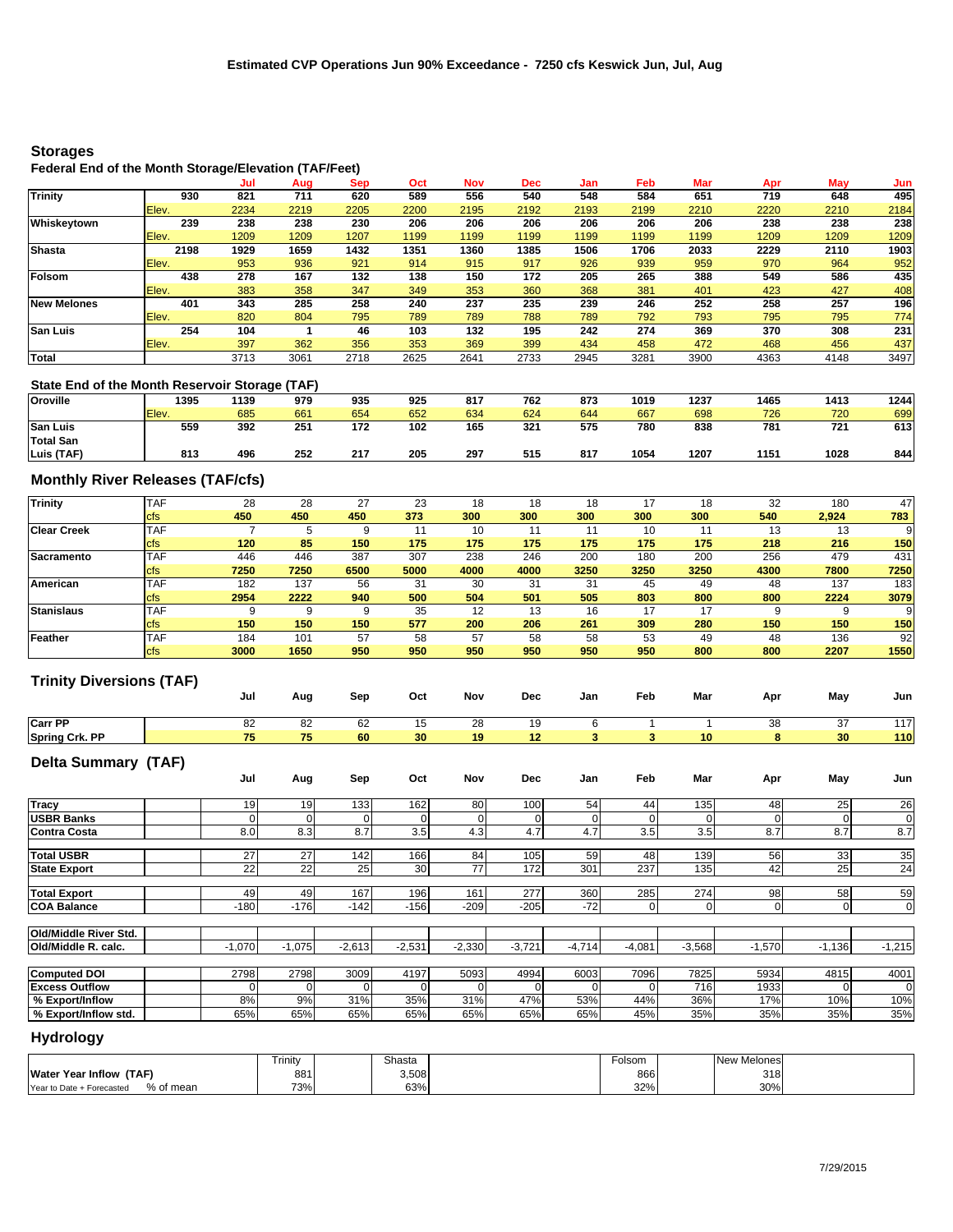## **Storages**

## **Federal End of the Month Storage/Elevation (TAF/Feet)**

|                    |       | Jul  | Aug  | Sep  | Oct  | Nov  | <b>Dec</b> | Jan  | Feb  | Mar  | Apr  | May  | Jun  |
|--------------------|-------|------|------|------|------|------|------------|------|------|------|------|------|------|
| <b>Trinity</b>     | 930   | 808  | 683  | 594  | 543  | 537  | 575        | 640  | 752  | 879  | 1028 | 1040 | 911  |
|                    | Elev. | 2232 | 2215 | 2201 | 2192 | 2191 | 2198       | 2208 | 2224 | 2241 | 2258 | 2260 | 2245 |
| Whiskeytown        | 239   | 238  | 238  | 230  | 230  | 225  | 206        | 206  | 206  | 206  | 238  | 238  | 238  |
|                    | Elev. | 1209 | 1209 | 1207 | 1207 | 1205 | 1199       | 1199 | 1199 | 1199 | 1209 | 1209 | 1209 |
| <b>Shasta</b>      | 2198  | 1978 | 1751 | 1551 | 1509 | 1558 | 1762       | 2174 | 2757 | 3393 | 3794 | 3812 | 3616 |
|                    | Elev. | 956  | 942  | 929  | 926  | 929  | 943        | 967  | 997  | 1024 | 1040 | 1041 | 1033 |
| Folsom             | 438   | 266  | 160  | 134  | 179  | 239  | 275        | 349  | 504  | 661  | 804  | 974  | 837  |
|                    | Elev. | 381  | 356  | 348  | 362  | 376  | 383        | 395  | 417  | 435  | 450  | 466  | 453  |
| <b>New Melones</b> | 401   | 336  | 278  | 250  | 245  | 268  | 295        | 328  | 391  | 456  | 526  | 695  | 631  |
|                    | Elev. | 818  | 802  | 793  | 791  | 799  | 807        | 816  | 832  | 848  | 863  | 895  | 884  |
| <b>San Luis</b>    | 154   | 19   | 9    | 50   | 138  | 239  | 421        | 573  | 597  | 675  | 655  | 595  | 493  |
|                    | Elev. | 400  | 378  | 373  | 393  | 422  | 454        | 478  | 499  | 511  | 505  | 495  | 472  |
| Total              |       | 3645 | 3118 | 2808 | 2844 | 3066 | 3534       | 4271 | 5207 | 627' | 7043 | 7353 | 6726 |

### **State End of the Month Reservoir Storage (TAF)**

| ------------<br>------ |       |      |     |     |     |     |      |      |      |      |      |      |      |  |
|------------------------|-------|------|-----|-----|-----|-----|------|------|------|------|------|------|------|--|
| <b>Oroville</b>        | 1395  | 1142 | 997 | 935 | 965 | 947 | 1012 | 1272 | 1668 | 2055 | 251  | 2710 | 2544 |  |
|                        | Elev. | 685  | 664 | 654 | 659 | 656 | 666  | 703  | 749  | 788  | 827  | 843  | 830  |  |
| <b>San Luis</b>        | 660   | 506  | 350 | 278 | 333 | 467 | 595  | 692  | 901  | 962  | 909  | 858  | 710  |  |
| <b>Total San</b>       |       |      |     |     |     |     |      |      |      |      |      |      |      |  |
| Luis (TAF)             | 814   | 525  | 358 | 328 | 470 | 706 | 1017 | 1265 | 1498 | 1638 | 1563 | 1453 | 1203 |  |

## **Monthly River Releases (TAF/cfs)**

| <b>Trinity</b>                  | <b>TAF</b> | 28             | 28             | 27          | 23          | 18          | 18             | 18             | 17             | 18          | 32           | 180            | 47             |
|---------------------------------|------------|----------------|----------------|-------------|-------------|-------------|----------------|----------------|----------------|-------------|--------------|----------------|----------------|
|                                 | <b>cfs</b> | 450            | 450            | 450         | 373         | 300         | 300            | 300            | 300            | 300         | 540          | 2,924          | 783            |
| <b>Clear Creek</b>              | <b>TAF</b> | $\overline{7}$ | $\overline{7}$ | 9           | 12          | 12          | 11             | 11             | 10             | 11          | 13           | 13             | $\overline{9}$ |
|                                 | cfs        | 120            | 120            | 150         | 200         | 200         | 175            | 175            | 175            | 175         | 218          | 216            | 150            |
| Sacramento                      | <b>TAF</b> | 446            | 446            | 387         | 307         | 268         | 200            | 200            | 180            | 200         | 214          | 474            | 431            |
|                                 | cfs        | 7250           | 7250           | 6500        | 5000        | 4500        | 3250           | 3250           | 3250           | 3250        | 3603         | 7706           | 7250           |
| American                        | <b>TAF</b> | 197            | 130            | 56          | 31          | 30          | 77             | 77             | 107            | 154         | 280          | 289            | 166            |
|                                 | cfs        | 3200           | 2109           | 940         | 508         | 500         | 1250           | 1250           | 1919           | 2500        | 4700         | 4700           | 2788           |
| <b>Stanislaus</b>               | <b>TAF</b> | 9              | 9              | 9           | 35          | 12          | 13             | 16             | 17             | 17          | 30           | 9              | $\mathbf{Q}$   |
|                                 | cfs        | 150            | 150            | 150         | 577         | 200         | 206            | 261            | 309            | 280         | 500          | 150            | 150            |
| Feather                         | TAF        | 197            | 101            | 89          | 58          | 57          | 58             | 58             | 53             | 49          | 48           | 92             | 101            |
|                                 | cfs        | 3200           | 1650           | 1500        | 950         | 950         | 950            | 950            | 950            | 800         | 800          | 1500           | 1700           |
| <b>Trinity Diversions (TAF)</b> |            |                |                |             |             |             |                |                |                |             |              |                |                |
|                                 |            | Jul            | Aug            | Sep         | Oct         | Nov         | Dec            | Jan            | Feb            | Mar         | Apr          | May            | Jun            |
| Carr PP                         |            | 96             | 98             | 61          | 40          | 19          | $\overline{1}$ | $\mathbf{1}$   | $\mathbf 0$    | 3           | 26           | 24             | 93             |
| <b>Spring Crk. PP</b>           |            | 90             | 90             | 60          | 30          | 19          | 25             | 25             | 35             | 30          | 5            | 25             | 90             |
| <b>Delta Summary (TAF)</b>      |            | Jul            | Aug            | Sep         | Oct         | Nov         | Dec            | Jan            | Feb            | Mar         | Apr          | May            | Jun            |
| Tracy                           |            | 18             | 18             | 121         | 140         | 129         | 200            | 170            | 48             | 130         | 48           | 49             | 30             |
| <b>USBR Banks</b>               |            | $\Omega$       | $\mathbf 0$    | $\mathbf 0$ | $\mathbf 0$ | $\mathbf 0$ | $\Omega$       | $\mathbf 0$    | $\mathbf 0$    | $\mathbf 0$ | $\mathbf{0}$ | $\Omega$       | $\mathbf 0$    |
| <b>Contra Costa</b>             |            | 11.05          | 11.85          | 12.5        | 8.4         | 9.2         | 9.15           | $\overline{7}$ | $\overline{7}$ | 6.35        | 11.85        | 11.85          | 10.4           |
| <b>Total USBR</b>               |            | 29             | 30             | 134         | 148         | 138         | 209            | 177            | 55             | 136         | 59           | 61             | 40             |
| <b>State Export</b>             |            | 26             | 26             | 79          | 206         | 243         | 200            | 170            | 252            | 130         | 42           | 43             | 32             |
| <b>Total Export</b>             |            | 55             | 56             | 213         | 354         | 381         | 409            | 347            | 307            | 266         | 101          | 104            | 72             |
| <b>COA Balance</b>              |            | $-176$         | $-161$         | $-104$      | $-24$       | $\mathbf 0$ | $\mathbf 0$    | 0              | 0              | $\mathbf 0$ | $\mathbf{O}$ | $\overline{0}$ | $\mathbf 0$    |
|                                 |            |                |                |             |             |             |                |                |                |             |              |                |                |
| Old/Middle R. std.              |            |                |                |             |             |             |                |                |                |             |              |                |                |
| Old/Middle R. calc.             |            | $-1,088$       | $-1,120$       | $-3,144$    | $-4,521$    | $-5,177$    | $-5,381$       | $-4,555$       | $-4,392$       | $-3,478$    | $-1,269$     | $-1,421$       | $-1,339$       |
| <b>Computed DOI</b>             |            | 2798           | 2798           | 3009        | 2993        | 3496        | 6653           | 10135          | 11400          | 14559       | 9850         | 7938           | 4001           |
| <b>Excess Outflow</b>           |            | $\Omega$       | 0              | $\Omega$    | $\mathbf 0$ | 0           | 3156           | 4132           | 0              | 3156        | 5850         | 3140           | $\mathbf 0$    |
| % Export/Inflow                 |            | 10%            | 11%            | 36%         | 55%         | 60%         | 50%            | 37%            | 33%            | 23%         | 12%          | 13%            | 13%            |
| % Export/Inflow std.            |            | 65%            | 65%            | 65%         | 65%         | 65%         | 65%            | 65%            | 35%            | 35%         | 35%          | 35%            | 35%            |
|                                 |            |                |                |             |             |             |                |                |                |             |              |                |                |

## **Hydrology**

|                                        | Trinity | Shasta | Folsom | New Melones |  |
|----------------------------------------|---------|--------|--------|-------------|--|
| <b>Water Year Inflow</b><br>(TAF       | 884     | 3,597  | 884    | 314         |  |
| % of mean<br>Year to Date + Forecasted | 73%     | 65%    | 32%    | 30%         |  |

CVP actual operations do not follow any forecasted operation or outlook; actual operations are based on real-time conditions.

CVP operational forecasts or outlooks represent general system-wide dynamics and do not necessarily address specific watershed/tributary details.

CVP releases or export values represent monthly averages.

CVP Operations are updated monthly as new hydrology information is made available December through May.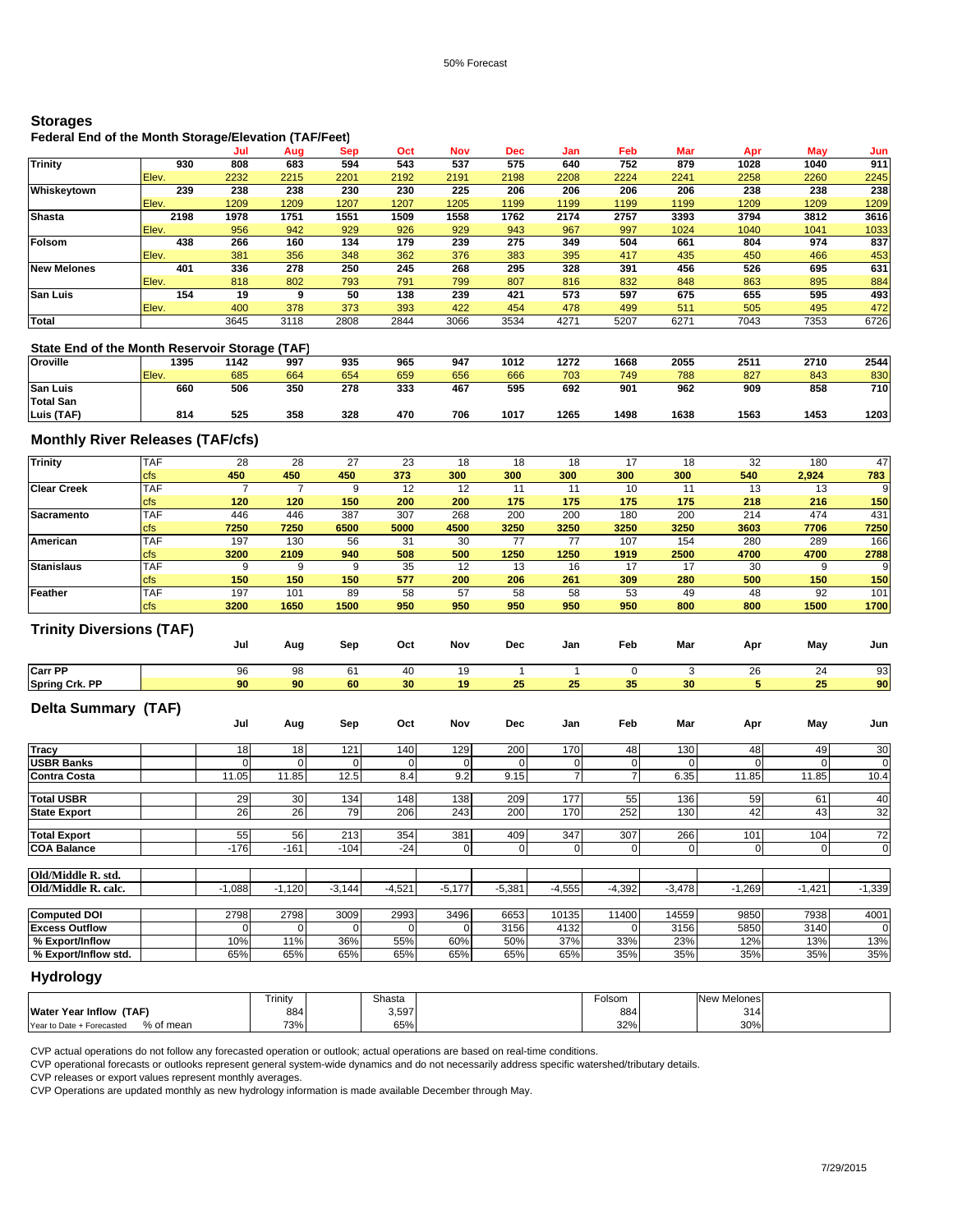#### **BOR July Forecast Input Data ‐ 90% Exceedence** Inflows

|                |                       | Trinity | Whiskeytow Shasta |     | Folsom | New Melor Oroville |     |
|----------------|-----------------------|---------|-------------------|-----|--------|--------------------|-----|
| Oct            | 10                    | 9       | $\overline{2}$    | 200 | 50     | 11                 | 80  |
|                | Nov<br>11             | 14      | 2                 | 230 | 50     | 10                 | 80  |
|                | 12<br>Dec             | 22      | 4                 | 260 | 60     | 11                 | 100 |
| Jan            | 1                     | 33      | 8                 | 320 | 70     | 20                 | 170 |
|                | $\overline{2}$<br>Feb | 55      | 12                | 380 | 110    | 25                 | 200 |
|                | 3<br>Mar              | 88      | 20                | 520 | 180    | 45                 | 280 |
|                | 4<br>Apr              | 140     | 16                | 450 | 220    | 75                 | 290 |
|                | 5<br>May              | 150     | 8                 | 340 | 190    | 80                 | 210 |
| Jun            | 6                     | 13      | 4                 | 125 | 53     | 19                 | 56  |
| Start Mont Jul | 7                     | 7       | $\overline{2}$    | 116 | 45     | 21                 | 64  |
|                | 8<br>Aug              | 4       | 1                 | 112 | 46     | 17                 | 64  |
|                | 9<br>Sep              |         | 1                 | 109 | 37     | 17                 | 64  |

#### Modified Normal/Dry

| <b>River Releases</b> |                |           |     |                                         |
|-----------------------|----------------|-----------|-----|-----------------------------------------|
|                       |                |           |     | Trinity (cfs) Clear Creek Goodwin (cfs) |
| Oct                   | 10             | 372.58065 | 175 | 577                                     |
| Nov                   | 11             | 300       | 175 | 200                                     |
| Dec                   | 12             | 300       | 175 | 206                                     |
| Jan                   | 1              | 300       | 175 | 261                                     |
| Feb                   | $\overline{2}$ | 300       | 175 | 309                                     |
| Mar                   | 3              | 300       | 175 | 280                                     |
| Apr                   | 4              | 540       | 218 | 500                                     |
| May                   | 5.             | 2924.3226 | 216 | 150                                     |
| Jun                   | 6              | 783.1     | 150 | 150                                     |
| <b>Start Mont Jul</b> | 7              | 450       | 120 | 150                                     |
| Aug                   | 8              | 450       | 85  | 150                                     |
| Sep                   | 9              | 450       | 150 | 150                                     |

|                       | Hydrology     |    |              |                                                            |          |              |          |                                                                                                                                                                                |                |              |              |             |          |              |              |             |              |          |             |                |                                                                                                                                                                           |    |
|-----------------------|---------------|----|--------------|------------------------------------------------------------|----------|--------------|----------|--------------------------------------------------------------------------------------------------------------------------------------------------------------------------------|----------------|--------------|--------------|-------------|----------|--------------|--------------|-------------|--------------|----------|-------------|----------------|---------------------------------------------------------------------------------------------------------------------------------------------------------------------------|----|
|                       |               |    |              |                                                            |          |              |          | Wilkin's Tar; Kes-Wilkin's SJR Above Sac Gross / Freeport TI East Side Str Misc. Creel Yolo Bypass Transfer In Delta Cons Delta Outflov X-Channel G: Feather Mi Feather Target |                |              |              |             |          |              |              |             |              |          |             |                | X-channel (Sac Gross Acc/Dep (TAF)                                                                                                                                        |    |
|                       | Oct           | 10 | 3500         | $-750$                                                     | 34       | 40           | 13.3     | 210                                                                                                                                                                            | 29             | $\mathbf{0}$ | $\mathbf 0$  | $-118$      | 258      | $\mathbf{0}$ | 0            | $\Omega$    |              |          | 1 is closed | 100            |                                                                                                                                                                           |    |
|                       | Nov           | 11 | 3500         | $-68$                                                      | 34       | 90           | 14       | 260                                                                                                                                                                            | 19             | $\Omega$     | $\mathbf 0$  | $-55$       | 303      | $\Omega$     | 0            | $\Omega$    |              |          | 0 is open   | 150            |                                                                                                                                                                           |    |
|                       | Dec           | 12 | 3500         | 785                                                        | 33       | 160          | 13.2     | 160                                                                                                                                                                            | 11.1           |              | $\mathbf 0$  | $-2$        | 307      |              |              | $\Omega$    |              |          |             | 330            |                                                                                                                                                                           |    |
|                       | Jan           |    | 4000         | 2456                                                       | 36       | 300          | 13.8     | 98                                                                                                                                                                             | 0.8            | $\Omega$     | $\mathbf{0}$ | 56          | 369      |              | $\mathbf 0$  | $\Omega$    |              |          |             | 15             |                                                                                                                                                                           |    |
|                       | Feb           |    | $^{\circ}$   | 1969                                                       | 39       | 240          | 12       | 810                                                                                                                                                                            | 0.9            | $\Omega$     | $\Omega$     | 37          | 394      |              | $\mathbf 0$  | $\Omega$    |              |          |             | 400            |                                                                                                                                                                           |    |
|                       | Mar           |    | $\mathbf{0}$ | 2789                                                       | 44       | 320          | 12.1     | 671                                                                                                                                                                            | 1.2            | $\Omega$     | $\Omega$     | 10          | 437      |              | $\Omega$     | $\Omega$    |              |          |             | 440            |                                                                                                                                                                           |    |
|                       | Apr           |    | 3000         | 1271                                                       | 29       | 75           | 11.5     | 390                                                                                                                                                                            | 1.8            |              | $\mathbf{0}$ | $-63$       | 238      |              | $\Omega$     | $\Omega$    |              |          |             | 40             |                                                                                                                                                                           |    |
|                       | May           |    | 3800         | $-3000$                                                    | 31       | $-340$       | 12.2     | 179                                                                                                                                                                            | $\overline{2}$ |              | $\Omega$     | $-121$      | 296      |              |              | $\Omega$    |              |          |             | $-120$         |                                                                                                                                                                           |    |
|                       | Jun           | 6  | 2500         | $-4350$                                                    | 9        | $-271$       | 12.5     | 180                                                                                                                                                                            | $\overline{2}$ | $\Omega$     | $\mathbf 0$  | $-191$      | 238      | $\Omega$     | $\mathbf 0$  | $\Omega$    |              |          |             | $-270$         |                                                                                                                                                                           |    |
| <b>Start Mont Jul</b> |               |    | 2000         | $-4833$                                                    | 9        | $-370$       | 12.3     | 120                                                                                                                                                                            | $\overline{2}$ | $\Omega$     | $\mathbf{0}$ | $-268$      | 172      | $\Omega$     | 0            | $\mathbf 0$ |              |          |             | $-350$         |                                                                                                                                                                           |    |
|                       | Aug           | 8  | 2000         | $-3745$                                                    | 9        | $-255$       | 12.4     | 110                                                                                                                                                                            | $\overline{2}$ | $\mathbf 0$  | $\mathbf 0$  | $-252$      | 172      | $\Omega$     | $\mathbf 0$  | $\Omega$    |              |          |             | $-190$         |                                                                                                                                                                           |    |
|                       | Sep           | 9  | 3800         | $-1397$                                                    | 9        | $-30$        | 12.4     | 160                                                                                                                                                                            | $\overline{2}$ | $\mathbf 0$  | $\mathbf 0$  | $-174$      | 179      | $\mathbf 0$  | $\mathbf 0$  | $\Omega$    |              |          |             | 20             |                                                                                                                                                                           |    |
|                       | Demands (TAF) |    |              |                                                            |          |              |          |                                                                                                                                                                                |                |              |              |             |          |              |              |             |              |          |             |                |                                                                                                                                                                           |    |
|                       |               |    |              | Folsom Pum Folsom Sout OID/SSJID New Melor Thermolito CCWD |          |              |          |                                                                                                                                                                                |                |              |              |             |          |              |              |             |              |          |             |                | Barker Slou F. Banks On F. Banks Of North Bay , Delta Mendo Federal Dos , Fed O'N to San Felipe Cross Valle Fed Exchar Fed Exchar South Bay/State Dos Ar Spring Creek Tur |    |
|                       | Oct           |    |              | 10 10.827854 1.7498839                                     | 0        | 0            | 30       | 3.545888                                                                                                                                                                       | 0              | 0            | $\Omega$     | 0           | 80       | 22           |              | 1.5         | $\Omega$     | 0        | $\Omega$    |                | 95                                                                                                                                                                        |    |
|                       | Nov           |    |              | 11 5.4139271 1.5311485                                     | 0        | 0            | 131      | 4.2550656                                                                                                                                                                      | 0              |              | $\Omega$     | 0           | 35       | 14           |              | 1.3         |              | 0        |             | 2              | 11                                                                                                                                                                        |    |
|                       | Dec           |    |              | 12 5.4139271 1.5311485                                     | 0        | $\mathbf{0}$ | 96       | 4.6603099                                                                                                                                                                      | 0              |              | $\mathbf 0$  | 0           | 25       | 11           |              | 1.2         |              | 0        |             |                | 15                                                                                                                                                                        | 30 |
|                       | Jan           |    |              | 4.2888904 1.0975384                                        | 0        | 0            |          | 0 4.6603099                                                                                                                                                                    | 0              |              | $\Omega$     | 0           | $\Omega$ | 5            |              | 0.5         |              | $\Omega$ |             | $\Omega$       | 46                                                                                                                                                                        | 30 |
|                       | Feb           |    | 3.916662     | 0.840565                                                   | $\Omega$ | 0            | $\Omega$ | 3.545888                                                                                                                                                                       | $\mathbf 0$    |              |              |             | 10       |              |              | 0.5         |              |          |             | 0              | 30                                                                                                                                                                        | 30 |
|                       | Mar           |    |              | 3 5.3356155 1.1887826                                      | 20       | 0            | 12       | 3.545888                                                                                                                                                                       | 0              | $\Omega$     | $\Omega$     | $\mathbf 0$ | 10       | 27           |              |             |              |          |             | 0              | 76                                                                                                                                                                        | 30 |
|                       | Apr           |    |              | 4 7.1664295 1.3087313                                      | 55       | 0            | 11       | 8.7419547                                                                                                                                                                      | $\mathbf 0$    |              |              | $\Omega$    | 10       | 32           |              |             |              |          |             |                | 94                                                                                                                                                                        | 30 |
|                       | May           |    |              | 5 10.422346 1.7427027                                      | 65       | $^{\circ}$   |          | 122 8.7419547                                                                                                                                                                  | $\mathbf{0}$   |              | $\Omega$     | $\Omega$    | 20       | 55           |              | 8.2         |              |          |             |                | 77                                                                                                                                                                        | 30 |
|                       | Jun           |    |              | 6 13.690814 2.1137732                                      | 70       | 0            | 128      | 8.7419547                                                                                                                                                                      | 0              | $\Omega$     | $\Omega$     | $\Omega$    | 30       | 61           |              | 8.3         |              | $\Omega$ |             | $\overline{3}$ | 125                                                                                                                                                                       | 75 |
| <b>Start Mont Jul</b> |               |    |              | 7 15.485573 2.2557407                                      | 66       | $\mathbf{0}$ | 129      | 7.9821216                                                                                                                                                                      | $\mathbf 0$    |              | $\Omega$     | $\mathbf 0$ | 108      | 67           |              | 6.3         | $\Omega$     | $-16$    |             | $\overline{2}$ | 182                                                                                                                                                                       | 87 |
|                       | Aug           |    |              | 8 14.119371 2.2196719                                      | 63       | $\mathbf{0}$ |          | 118 8.3367104                                                                                                                                                                  | $\mathbf{0}$   | $\Omega$     | $\Omega$     | 0           | 78       | 35           |              | 5.3         | $\Omega$     | 0        | $\Omega$    | 5              | 155                                                                                                                                                                       | 75 |
|                       | Sep           |    |              | 9 11.91859 2.0203134                                       | 36       | $\Omega$     | 47       | 8.7419547                                                                                                                                                                      | $\mathbf{0}$   | $\mathbf 0$  | $\Omega$     | $\mathbf 0$ | 50       | 34           |              | 2.8         |              | 0        | $\Omega$    | $\overline{2}$ | 100                                                                                                                                                                       | 40 |
|                       |               |    | 108          | 19.6                                                       | 375      | $\mathbf{0}$ | 824      | 75.5                                                                                                                                                                           | $\mathbf{0}$   |              |              |             | 456      | 364          | $\mathbf{0}$ | 37.9        | $\mathbf{0}$ |          |             | 23             | 1006                                                                                                                                                                      |    |